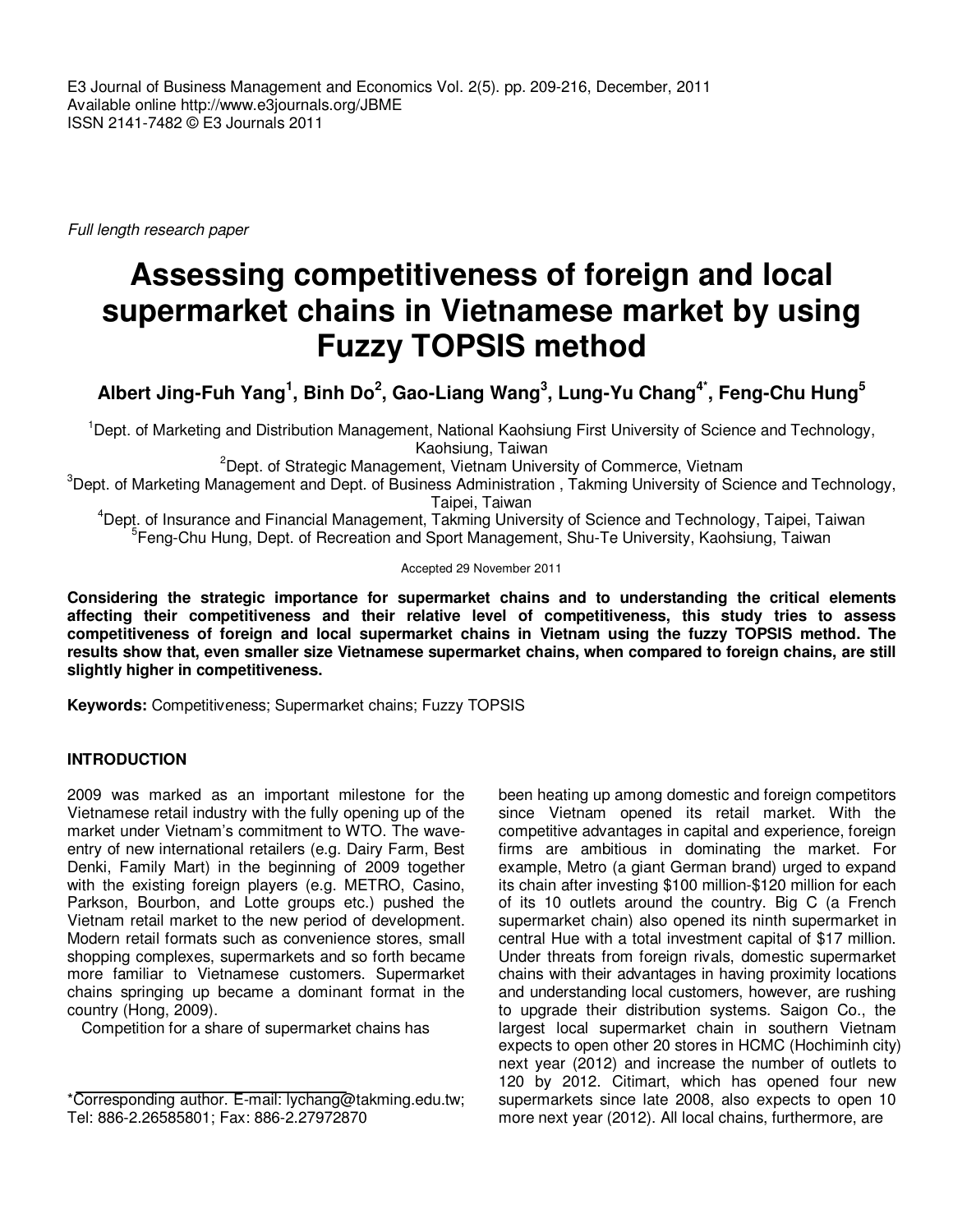|  |  |  | Table 1: Research background |
|--|--|--|------------------------------|
|--|--|--|------------------------------|

|                          | <b>Metro</b> | Big C                        | <b>SG Co-op</b> | <b>Hapromart</b> |
|--------------------------|--------------|------------------------------|-----------------|------------------|
| <b>Country of origin</b> | Germany      | French                       | Vietnam         | Vietnam          |
| <b>Market Entry</b>      | 2002         | 1998 : Casino<br>2004: Big C | 1996            | 2006             |
| No of Stores             | 10           |                              | 35              | 14               |
| Avg. of Display Area     | 5,000 $m^2$  | 5,000 $m^2$                  | 3,500 $m2$      | 1,200 $m^2$      |

joining forces to have a better competition against their foreign rivals. Therefore, the competition between foreign and local supermarket chains becomes more intense.

Considering the strategic importance for supermarket chains and to understanding the critical elements affecting their competitiveness and their relative level of competitiveness, this research tries to assess competitiveness of foreign and local supermarket chains using the fuzzy TOPSIS method. Based on the results, we identified the areas where improvements are required to help these supermarket chains increase their competitiveness.

Recently Vietnam has more than 10 supermarket chains, which are Saigon Co.op Mart, Citimart, Maximark, Fivimart, Hapro Mart, Sivimart, Satra (local chains); Metro Cash and Carry, Big C, Cora and Lotte Mart (foreign chains). To assess the competitiveness of foreign and local supermarket chains in Vietnam, only well-known and representative supermarket chains are considered. Two chosen foreign chains are Metro Cash and Carry and Big C, who are the first international retailers in Vietnamese market and their brands are now popular among Vietnamese consumers. Two local chains are Saigon Co-op Mart – a top retailer in southern Vietnam – ranked on the Top Vietnam Retailer and Asia Pacific Top 500 Retailer in six consecutive years and Hapromart – top retailer in northern Vietnam, who is now dominating in Hanoi and some nearby provinces (See table 1).

### **Competitive factors of supermarket chains in Vietnam**

From customers' perspective, the concept of competitive factors of retail chain stores can be considered as the determinants of retail patronage which includes such key concepts as store choice and frequency of visit (Yue and Zinkhan, 2006). Levy and Weitz (2008) suggested a retail strategy that included six important elements in the retail mix such as location, merchandise assortments, pricing, communication mix, store design and display, and customer- service.

The retail mixes include the decision variables which retailers use to satisfy customer needs and influence their purchase decision (Levy and Weitz, 2008); therefore, they are useful for assessing competitiveness of supermarket chains. Considering Vietnamese customers' habits and combining with Levy and Weitz's suggestion, to this end, 12 evaluation criteria are investigated as competitive factors for assessing supermarket chains' competitiveness in Vietnam from customers' perspective (Table 2). These factors are explained as follows:

**Home proximity:** Location plays a prominent role in retailing because it is one of the most influential considerations in a customer's store choice decision (Levy and Weitz, 2008). Regarding location issues, home proximity is one of the first considerations that affect supermarket chains' competitiveness, because motorbike is now the most common means of transportation in Vietnam, it is also the most often used for consumers to go to supermarkets (Agro Vietnam, 2008). The buyingnear-home habit of Vietnamese consumers made all of supermarkets' managers in Vietnam pay special attention to home proximity when deciding locations for their stores.

**Traffic convenience:** In the modern environment, traffic convenience is a key benefit that shoppers seek for. Consumers' perceived expenditure of time and effort influences their perceptions of service convenience (Berry et al., 2002). The more convenience in terms of traffic, the more competitive a supermarket chain is, because a central location can reduce the transaction costs associated with shopping (e.g. transportation cost, time spent). Empirical evidence also support these theories by showing that 79% of Vietnamese customers care about traffic convenience since traffic infrastructure is a problem in Vietnam (Agro Vietnam, 2008).

**Convenient parking facilities:** The research of Food consumption in Hanoi and HCMC showed that 74.8% of Vietnamese consumers consider parking facilities when they choose a supermarket for shopping (Agro Vietnam, 2008). This is especially true for an emerging market like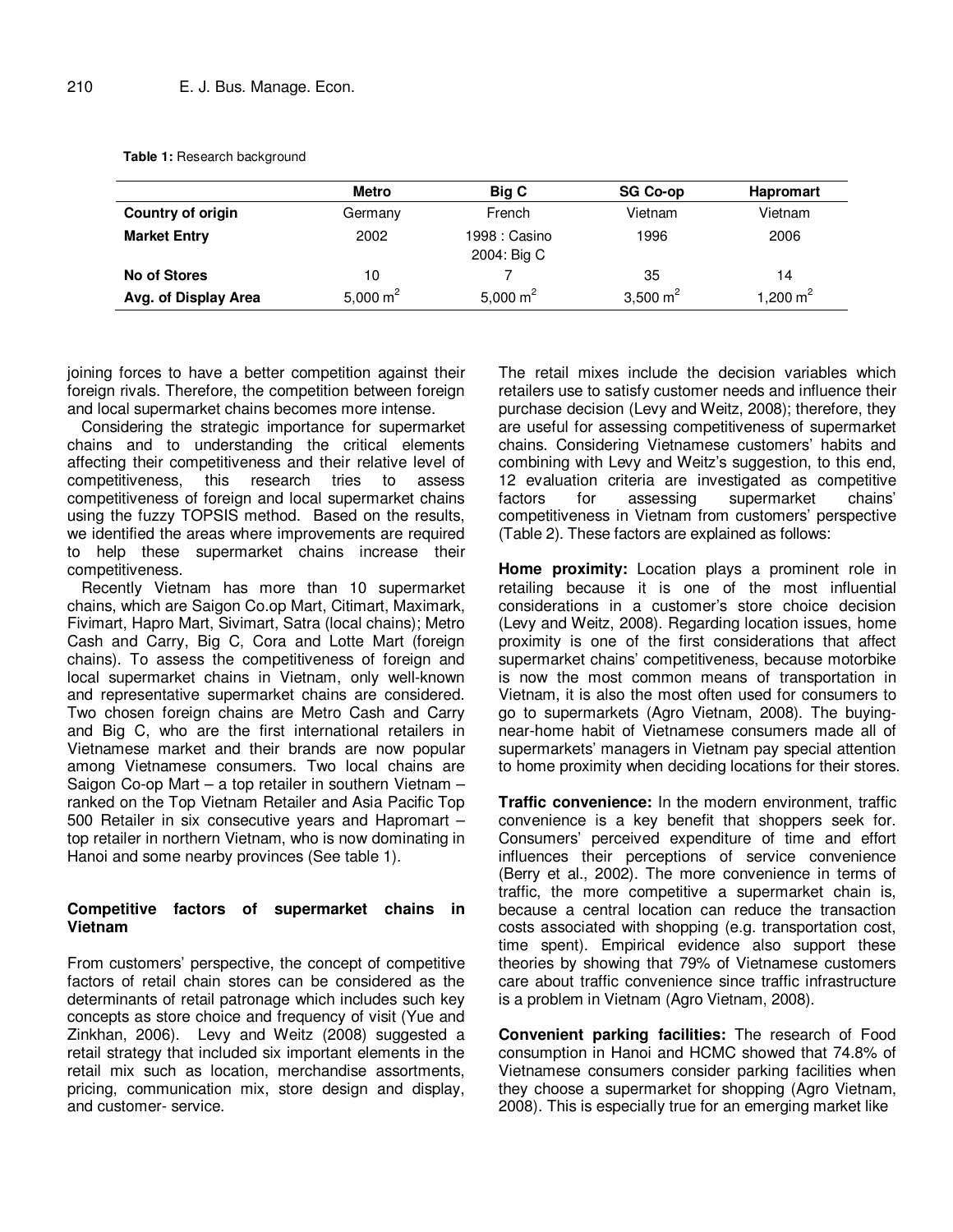|                                 | <b>Evaluation criteria</b>                      |  |
|---------------------------------|-------------------------------------------------|--|
| Location                        | C1. Home proximity                              |  |
|                                 | C <sub>2</sub> . Traffic convenience            |  |
|                                 | C <sub>3</sub> . Convenient parking facilities  |  |
| <b>Customer Service</b>         | C4. Fast checkout                               |  |
|                                 | C5. Friendliness of salespeople                 |  |
|                                 | C6. Merchandise quality                         |  |
| <b>Store Design and Display</b> | C7. Clean and comfortable atmosphere            |  |
|                                 | C8. Well-ordered display                        |  |
| <b>Communication Mix</b>        | C9. Supermarket chain's image                   |  |
|                                 | C <sub>10</sub> . A lot of promotional programs |  |
| <b>Pricing</b>                  | C <sub>11</sub> . Competitive price             |  |
| <b>Merchandise Assortment</b>   | C <sub>12</sub> . Wide selection of products    |  |

**Table 2:** Evaluation criteria used for assessing competitiveness of supermarket chains

Vietnam where infrastructure is now under developing process. The supply of retail space is still limited and many shopping centers are dealing with parking facilities' problems (Leech, 2010). Having a convenient parking facility will ensure the competitiveness of retailers in Vietnamese market.

**Fast checkout:** Time pressures that many people have experienced are having a major effect on consumer behavior (Lambert, 1979). Time saving for consumers is readily recognized and therefore likely to influence customers' choice of retail outlet and supermarkets' competitiveness. The research of Food consumption in Hanoi and HCMC showed that 88.2% of Vietnamese customers care about quick payment process when shopping (Agro Vietnam, 2008).

**Friendliness of salespeople:** Retail stores offer a chance for human interactions; thus may drive some shoppers to stores in which they find salespeople friendly and communicative (Yue and Zinkhan, 2006). Friendliness of sales people is especially an important competitive factor of supermarket chains in Vietnam regarding Vietnamese characteristics of being friendly and nice. 37.4% Vietnamese consumers consider friendliness of salespeople when they choose a supermarket for shopping (Agro Vietnam, 2008).

**Merchandise quality:** A consumer's perception of the quality of a store's merchandise relates to the patronage of that store (Darley and Lim, 1993). In brief, merchandise determines a retailer's reputation and influences consumers' choice about stores. In the case of Vietnam, merchandise quality is a very important competitive factor of supermarket chains when 94% Vietnamese customers care about quality of products in stores (Agro Vietnam, 2008).

**Clean and comfortable atmosphere:** Store atmospherics deal strictly with the physical store attributes. Research on retailing stores has revealed that many consumers are prone to make a decision about where to shop on the basis of their attitude toward the store environment (Finn and Louviere, 1996). In the case of Vietnam, 56.9% customers agree that stores' cleanness and coolness is their first considerations when going shopping in supermarkets (Agro Vietnam, 2008).

**Well-ordered display:** As a major retailer, product selection and well-ordered display contribute significantly to the explanation of patronage of alternative retail centers (Koelemeijer and Oppewal, 1999). Not only can greater display help a retailer attract more consumers, it also can entice them to make purchases while in the retail center. In case of Vietnam, 58.4% customers agree that stores' well-ordered display will attract them to a retail store and thus affect stores' competitiveness (Agro Vietnam, 2008).

**Supermarket chain's Image:** The impressions of stores which is formed by shoppers have a significant impact on their store patronage and therefore on store's competitiveness because consumers tend to make judgments about stores on the basis of their subjective impressions, e.g., ambient design and social factors (Berry et al., 2002). In Vietnam, 54.9% of Vietnamese consumers care about the reputation of the supermarket when shopping (Agro Vietnam, 2008).

**Promotional programs:** Sales promotions are beneficial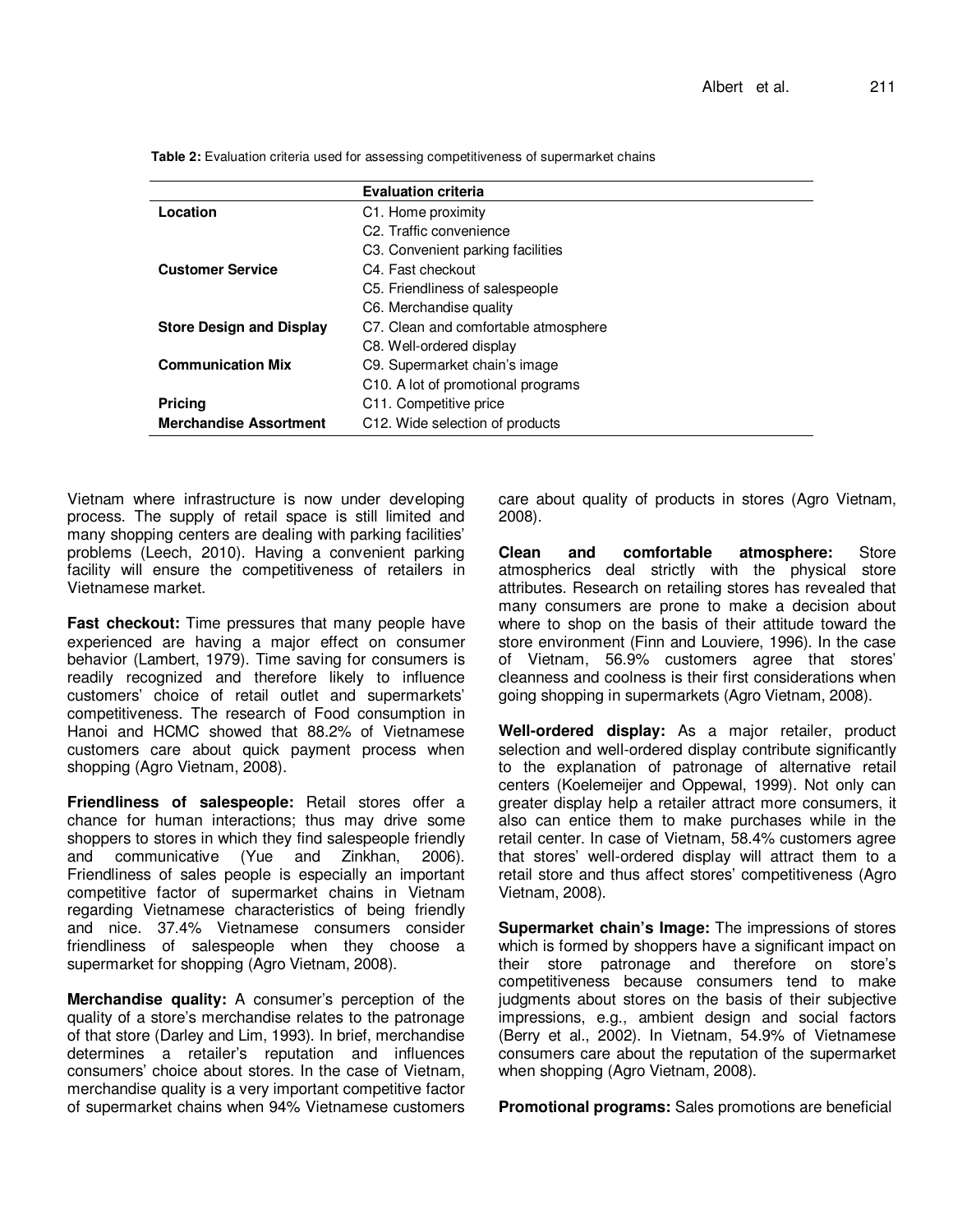to retailers in several aspects. For example, they are often used to trigger unplanned purchases (Laroch et al., 2003); encourage consumers to purchase non-promoted merchandise (Mulhern and Padgett, 1995); accelerate the number of shopping trips to the store (Walters and Rinne, 1986), or encourage consumers to stockpile, leading to a reduction of the retailer's inventory costs (Blattberg and Neslin,1981). 31.9% of Vietnamese consumers pay attention to promotional programs when shopping in supermarket (Agro Vietnam, 2008).

**Competitive price:** Low prices, in the form of either price promotions or general price levels, can create store traffic and increase category sales. At any markets, price and quality seem to be the leading factors in stores' competitiveness. This is especially true for an emerging market like Vietnam which possesses a great purchasing power yet limited capital. Up to 97.4% of Vietnamese customers say that they are interested in competitive prices when choosing supermarkets for shopping (Agro Vietnam, 2008).

**Wide collection of products:** A wide collection of products can minimize the perceived costs (e.g., travel time, effort) associated with each shopping trip and ease the shopping task (e.g., by enhancing comparison shopping). A supermarket that offers greater variety in product categories can improve shopping convenience and make it easier for consumers to combine their visits to different stores (Dellaert et al, 1998) and therefore can increase its competitiveness.

### **METHODOLOGY**

### **The Fuzzy TOPSIS method**

One of well-known classical Multi-Criteria Decision Making (MCDM) method, the fuzzy TOPSIS (Technique for Order Preference by Similarity to an Ideal Solution), was first developed by Hwang and Yoon (1981). It views a MCDM problem with m alternatives as a geometric system with m pointing in the n-dimensional space, based on the concept that the chosen alternative should not only have the shortest distance from the positive-ideal solution but also have the longest distance from the negative-ideal solution (Hwang and Yoon, 1981; Liu and Wang, 2007). The application of TOPSIS is particularly suitable for solving the group decision making problem under fuzzy environment and can be expressed in a series of steps with the mathematical concept borrowed from Wang et al., (2005) as follows:

**Step 1:** Determining the weighting of evaluation criteria; the importance of weights of various criteria and the

ratings of qualitative criteria must be considered as linguistic variables.

**Step 2:** Constructing the fuzzy decision matrix and choosing the appropriate linguistic variables for the alternatives with respect to criteria.

$$
\widetilde{D} = \frac{A_1}{\widetilde{z}} \begin{bmatrix} \widetilde{x}_1 & \widetilde{x}_2 & C_n \\ \widetilde{x}_{11} & \widetilde{x}_{12} & \cdots & \widetilde{x}_{1n} \\ \vdots & \vdots & \ddots & \vdots \\ \vdots & \vdots & \ddots & \vdots \\ \widetilde{x}_{m1} & \widetilde{x}_{m2} & \cdots & \widetilde{x}_{mn} \end{bmatrix}, \quad i = 1, 2, \ldots, m; \quad j = 1, 2, \ldots, n
$$
\n
$$
\widetilde{x}_{ij} = \frac{1}{k} (\widetilde{x}_1 + \widetilde{x}_2 + \cdots + \widetilde{x}_{ij})
$$
\n
$$
(1)
$$

where  $A_1, A_2, \ldots, A_m$  are the alternatives to be chosen;  $C_1, C_2, \ldots, C_n$  denote the evaluation criteria;  $\widetilde{x}_{ij}^k$ represents the rating of alternative  $A_i$  with respect to criterion C<sub>j</sub> evaluated by k evaluators, and  $(a_{ii}^k, b_{ii}^k, c_{ii}^k)$ *ij k ij k ij*  $\widetilde{x}^k_{ij} = (a^k_{ij}, b^k_{ij}, c)$ 

**Step 3:** Normalizing the fuzzy decision matrix; the raw data are normalized to eliminate deviations with different measurement units and scales in several MCDM problems. In this study it is to preserve the property that the ranges of normalized TFNs (triangular fuzzy numbers) to be included in [0, 1]. The normalized fuzzy decision .ั<br>กั

matrix denoted by *R* is calculated as following formula:

$$
\widetilde{R}=[\widetilde{r}_{ij}]_{m\times n},\quad i=1,2,\ldots,m;\quad j=1,2,\ldots,n
$$

Then the normalization process can be performed as:

$$
\tilde{r}_{ij} = \left(\frac{a_{ij}}{c_j^+}, \frac{b_{ij}}{c_j^+}, \frac{c_{ij}}{c_j^+}\right) c_j^+ = \max_i c_{ij}
$$

**Step 4:** Constructing weighted normalized fuzzy decision matrix; considering the different weights of each criterion, the weighted normalized decision matrix can be computed by multiplying the important weights of evaluation criteria and the values in the normalized fuzzy decision matrix as follows:

$$
\tilde{V} = [\tilde{v}_{ij}]_{m \times n}, \quad i = 1, 2, ..., m; \quad j = 1, 2, ..., n
$$
 (3)

$$
^{(4)}
$$

Where  $\widetilde{w}_j$  represents the importance weight of criterion  $C_i$ 

**Step 5:** Determining the FPIS and FNIS; since the positive TFNs are included in the interval [0, 1], the fuzzy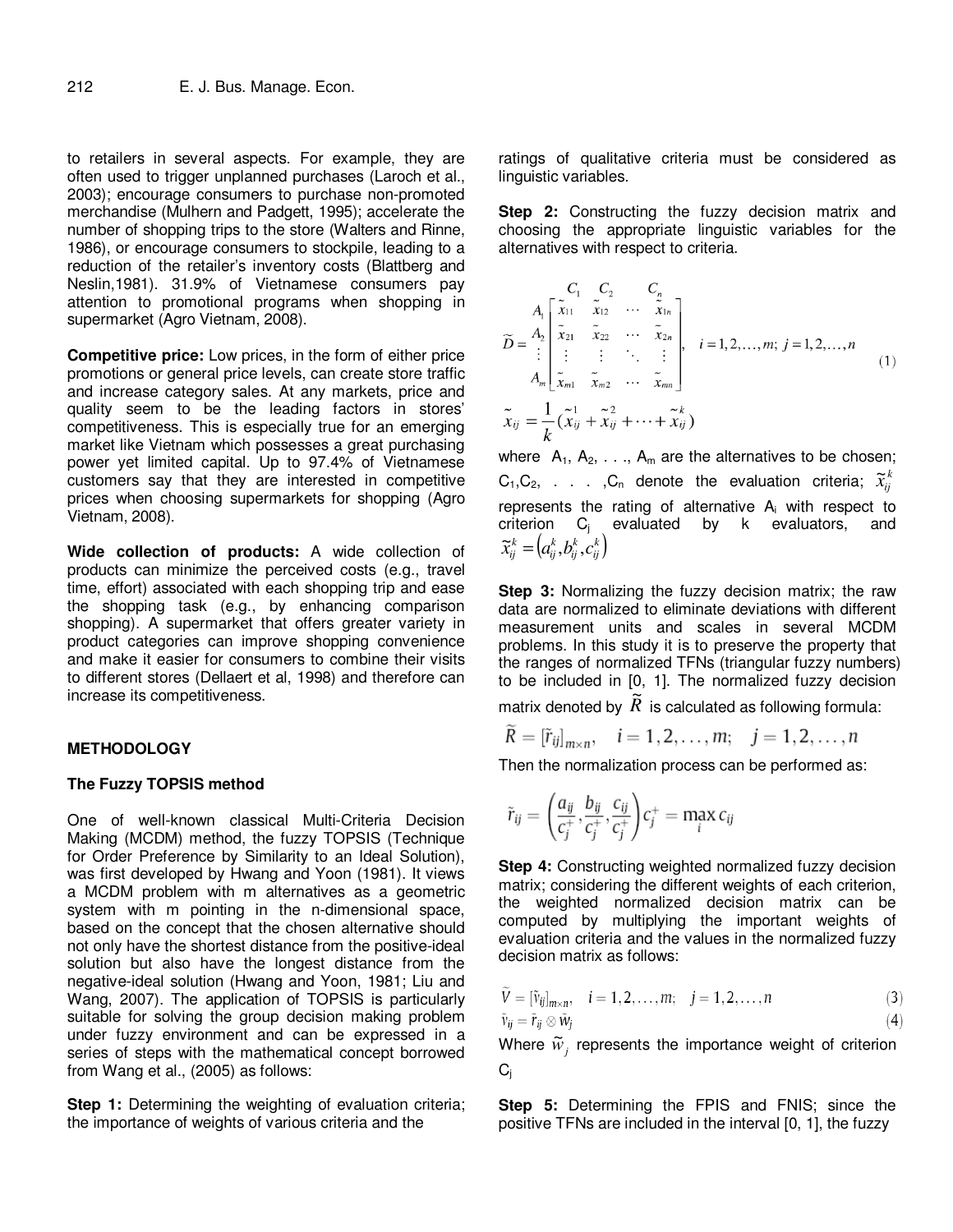positive ideal reference point (FPIRP, A+) and fuzzy negative ideal reference point (FNIRP, A-) hence can be defined as

$$
A^{+} = (\tilde{v}_{1}^{+}, \tilde{v}_{2}^{+}, \dots, \tilde{v}_{n}^{+})
$$
  

$$
A^{-} = (\tilde{v}_{1}^{-}, \tilde{v}_{2}^{-}, \dots, \tilde{v}_{n}^{-})
$$

where  $\tilde{v}_i^+ = (1, 1, 1)$  and  $\tilde{v}_j^+ = (0, 0, 0), j = 1, 2, ..., n$ .

**Step 6:** Calculating the distance of each alternative from FPIRP and FNIRP

The distances (di+ and di-) of each alternative from  $A+$ and A- can be calculated as:

$$
d_i^+ = \sum_{j=1}^n d(\tilde{v}_{ij}, \tilde{v}_j^+), \quad i = 1, 2, \dots, m; \quad j = 1, 2, \dots, n
$$
 (7)

$$
d_i^- = \sum_{j=1}^n d(\tilde{v}_{ij}, \tilde{v}_j^-), \quad i = 1, 2, \dots, m; \quad j = 1, 2, \dots, n
$$
 (8)

Where  $d(\widetilde v_a, \widetilde v_b)$  represent the distance measurement between two fuzzy numbers, + *i d* represents the distance of alternative Ai from FPIRP, and −  $d_i^-$  denotes the distance of alternative Ai from FNIRP.

**Step 7:** Obtaining the closeness coefficient and ranking the alternatives. When the  $d_i^+$  and  $d_i^-$  of each alternative have been calculated, CCi is defined to determine the ranking order of all alternatives by calculating similarities to ideal solution:

$$
CC_i = \frac{d_i^-}{d_i^+ + d_i^-}, \quad i = 1, 2, \dots, m
$$
\n(9)

The index CCi indicates the gap from the alternative to FPIRP and FNIRP, and a large value of index CCi shows a good performance of the alternative Ai. Based on the value of CCi, we can determine the ranking of alternatives and select the best one among them.

In the recent years, fuzzy TOPSIS methods have been developed and applied widely in the different fields such as banking, solar power systems, maritime transportation network, selection of reverse logistics provider; etc (Wu et al., 2009).

### **RESULTS**

Hanoi and HCMC were chosen for the survey since they are Vietnam's two biggest cities, in which customers are more familiar with and more frequently go to supermarkets for daily needs. A total of 500 samples were used in this study, in which 250 were used for Hanoi and 250 used for HCMC from September 25 to October

17, 2009. In 23 days of the survey, 450 customers responded to the questionnaire. Thus response rate was 450/500 = 90%. Data after collected were then used for conducting the fuzzy TOPSIS and analyzed by Matlab 7.4 program. Results of calculating priority weights of 4 chosen supermarket chains are discussed as follows:

Customers were requested to express their perception level of importance for each evaluation criterion in linguistic variables. An integrated fuzzy importance weight matrix for evaluation criteria is presented in Table 3. To understand the importance order of these performance criteria for supermarket chains in Vietnam, the center of area method is utilized to de-fuzzily the triangular fuzzy numbers into corresponding Best Nonfuzzy Performance (BNP) values.

The BNP values presented in Table 4 reveal that the most important performance criteria for assessing supermarket chains in Vietnam are ranked top to down as follows: Competitive price and Merchandise quality (0.797), Friendliness of salespeople (0.787), Home proximity (0.753), Fast checkout (0.740), Traffic convenience (0.667), Convenient parking facilities (0.657), Well-ordered display (0.567), Clean and comfortable atmosphere (0.557), Supermarket chain's image (0.55), Wide collection of products (0.52), and the lowest important criterion is A lot of promotional programs (0.517).

To ensure that the normalized triangular fuzzy numbers are included in the interval [0, 1], linear scale transformed functions were utilized in this study (Table 5). Since the importance weights of criteria are different, the weighted normalized fuzzy decision matrix can be obtained and the results are presented in Table 6.

The positive triangular fuzzy numbers are in the range [0, 1], so the fuzzy positive ideal reference point and fuzzy negative ideal reference point are defined as follows:

 $A^+ = [(1,1,1),(1,1,1),(1,1,1),(1,1,1),(1,1,1),(1,1,1),(1,1,1),(1,1,1),(1,1,1),(1,1,1),(1,1,1)]$ 

# =[( ) ( ) ( ) ( ,0,0,0,0,0,0,0,0,0,0 ) ( ) ( ) ( ) ( ) ( ) ( ) ( ) ( 0,0,0,0,0,0,0,0,0,0,0,0,0,0,0,0,0,0,0,0,0,0,0,0,0,0 )] −*A*

The distance of each candidate supermarket chain to the fuzzy positive ideal reference point and fuzzy negative ideal reference point is shown in Table 7. Once the distances of supermarket chains from FPIRP and FNIRP are determined, the closeness coefficients can be obtained and are shown in Table 8. In which, the index CC<sub>1</sub> for the first supermarket chain (Metro Cash and Carry), for example, is calculated as:

$$
CC_1 = \frac{d_1^-}{d_1^+ + d_1^-} = \frac{6.3269}{6.917 + 6.3269} = 0.4777
$$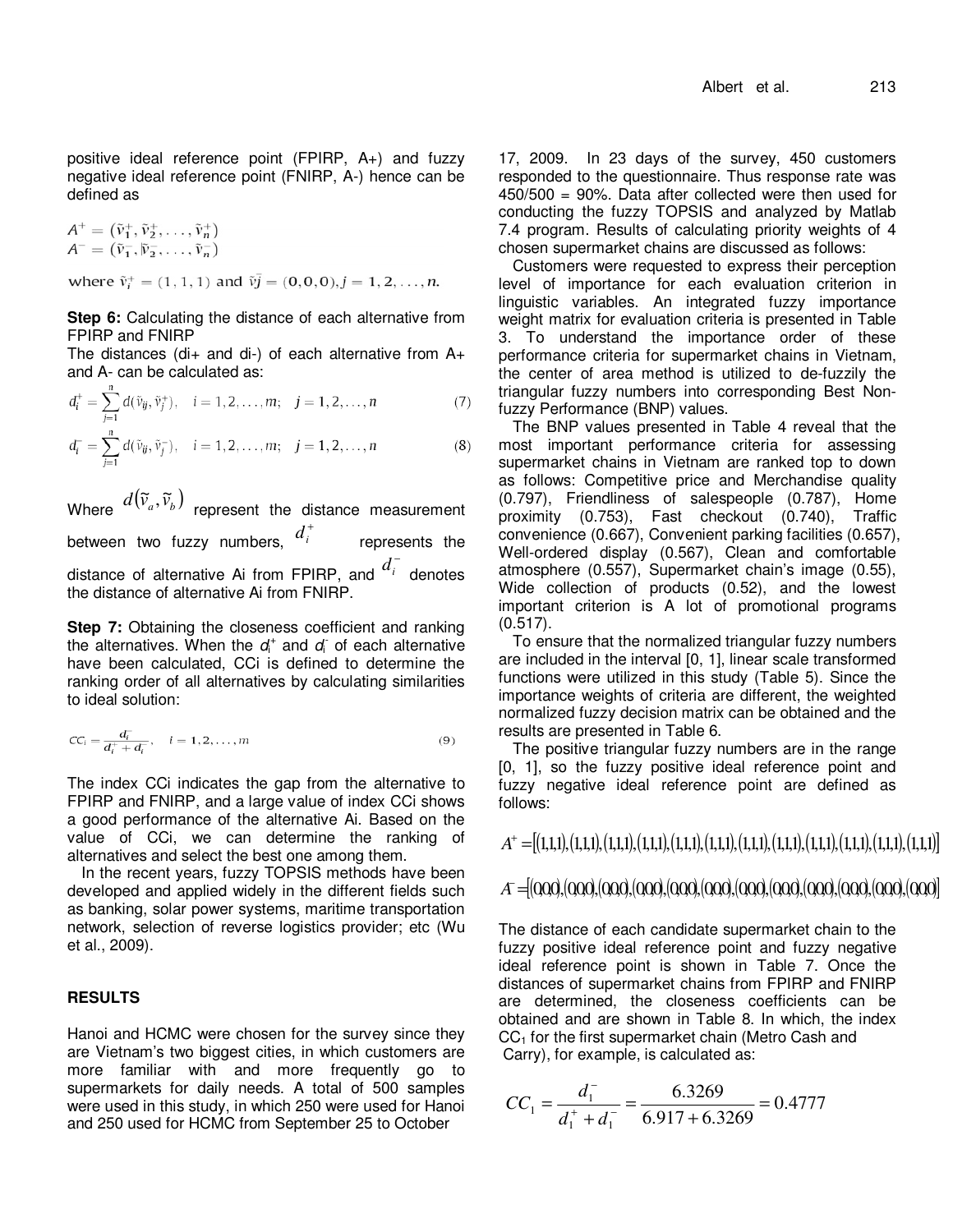|                 | A1                 | A2                 | А3                 | A4                 | Weight             |
|-----------------|--------------------|--------------------|--------------------|--------------------|--------------------|
| C <sub>1</sub>  | [0.17, 0.34, 0.53] | [0.3, 0.48, 0.67]  | [0.58, 0.78, 0.93] | [0.58, 0.78, 0.92] | [0.57, 0.77, 0.92] |
| C <sub>2</sub>  | [0.3, 0.49, 0.68]  | [0.34, 0.53, 0.71] | [0.48, 0.68, 0.84] | [0.48, 0.68, 0.83] | [0.48, 0.68, 0.84] |
| C <sub>3</sub>  | [0.36, 0.55, 0.73] | [0.36, 0.55, 0.74] | [0.33, 0.51, 0.7]  | [0.24, 0.42, 0.61] | [0.47, 0.67, 0.83] |
| C <sub>4</sub>  | [0.25, 0.43, 0.63] | [0.28, 0.46, 0.65] | [0.32, 0.51, 0.7]  | [0.31, 0.5, 0.68]  | [0.56, 0.76, 0.9]  |
| C <sub>5</sub>  | [0.26, 0.44, 0.63] | [0.31, 0.49, 0.68] | [0.3, 0.48, 0.67]  | [0.31, 0.5, 0.68]  | [0.61, 0.81, 0.94] |
| C <sub>6</sub>  | [0.38, 0.58, 0.76] | [0.36, 0.56, 0.74] | [0.36, 0.56, 0.74] | [0.31, 0.50, 0.69] | [0.62, 0.82, 0.95] |
| C7              | [0.39, 0.59, 0.77] | [0.43, 0.63, 0.8]  | [0.36, 0.55, 0.74] | [0.30, 0.49, 0.67] | [0.37, 0.56, 0.74] |
| C8              | [0.4, 0.6, 0.77]   | [0.43, 0.62, 0.8]  | [0.35, 0.54, 0.72] | [0.36, 0.55, 0.73] | [0.38, 0.57, 0.75] |
| C <sub>9</sub>  | [0.42, 0.62, 0.79] | [0.36, 0.56, 0.74] | [0.37, 0.56 0.74]  | [0.37, 0.56, 0.74] | [0.36, 0.55, 0.74] |
| C10             | [0.32, 0.51, 0.69] | [0.38, 0.58, 0.76] | [0.30, 0.49, 0.68] | [0.3, 0.48, 0.67]  | [0.32, 0.52, 0.71] |
| C <sub>11</sub> | [0.43, 0.62, 0.79] | [0.38, 0.57, 0.75] | [0.37, 0.57, 0.75] | [0.35, 0.55, 0.73] | [0.62, 0.82, 0.95] |
| C <sub>12</sub> | [0.35, 0.54, 0.73] | [0.35, 0.54, 0.72] | [0.35, 0.54, 0.73] | [0.33, 0.52, 0.7]  | [0.33, 0.52, 0.71] |

**Table 3:** The fuzzy decision matrix and fuzzy weights of the criteria

**Table 4:** Weight of each criterion

|                 |                                  | <b>Fuzzy Important Weight</b> | <b>BNP Value</b> | Rank |
|-----------------|----------------------------------|-------------------------------|------------------|------|
| C <sub>1</sub>  | Home proximity                   | [0.57, 0.77, 0.92]            | 0.753            | 4    |
| C <sub>2</sub>  | Traffic convenience              | [0.48, 0.68, 0.84]            | 0.667            | 6    |
| C <sub>3</sub>  | Convenient parking facilities    | [0.47, 0.67, 0.83]            | 0.657            |      |
| C <sub>4</sub>  | Fast checkout                    | [0.56, 0.76, 0.9]             | 0.740            | 5    |
| C <sub>5</sub>  | Friendliness of salespeople      | [0.61, 0.81, 0.94]            | 0.787            | 3    |
| C <sub>6</sub>  | Merchandise quality              | [0.62, 0.82, 0.95]            | 0.797            |      |
| C7              | Clean and comfortable atmosphere | [0.37, 0.56, 0.74]            | 0.557            | 9    |
| C <sub>8</sub>  | Well-ordered display             | [0.38, 0.57, 0.75]            | 0.567            | 8    |
| C9              | Supermarket chain's image        | [0.36, 0.55, 0.74]            | 0.550            | 10   |
| C <sub>10</sub> | A lot of promotional programs    | [0.32, 0.52, 0.71]            | 0.517            | 12   |
| C <sub>11</sub> | Competitive price                | [0.62, 0.82, 0.95]            | 0.797            |      |
| C <sub>12</sub> | Wide selection of products       | [0.33, 0.52, 0.71]            | 0.520            | 11   |

An alternative supermarket chain with a closeness coefficient close to 1 has the shortest distance from the fuzzy positive ideal reference point, and the largest distance from the fuzzy negative ideal reference point. In other words, a large closeness coefficient of a supermarket chain indicates good performance. Table 8 shows the four supermarket chains in accordance with the closeness coefficients. Therefore, their ascending rank is substituted as follows:  $CC_3 > CC_2 > CC_4 > CC_1$ . That is, from customers perspective Saigon Co-op mart is the most competitive supermarket chain in Vietnam, the second is Big C, the third is Hapromart and the fourth is Metro Cash and Carry.

### **Conclusions and Recommendations**

This study presents a scientific procedure to assess the

competitiveness of supermarket chains by using triangular fuzzy numbers to express linguistic variables that consider the subjective judgments of evaluators and then adopting fuzzy multiple criteria decision making approach to synthesize the group decision. TOPSIS extended to a fuzzy environment is utilized to determine the rank of supermarket chains regarding their competitiveness. The importance weight ranking of the evaluation criteria demonstrates that Vietnamese customers are very concerned about competitive price, merchandise quality, and friendliness of salespeople when shopping at supermarkets. Moreover, the ranking of the four chosen supermarket chains reveals that from customers' perspective, Saigon Co-op mart (a Vietnamese brand) is the best performing supermarket chain recently; Big C (a foreign brand) ranks the second position; the third position in competitiveness belongs to Hapromart – a local modest supermarket chain and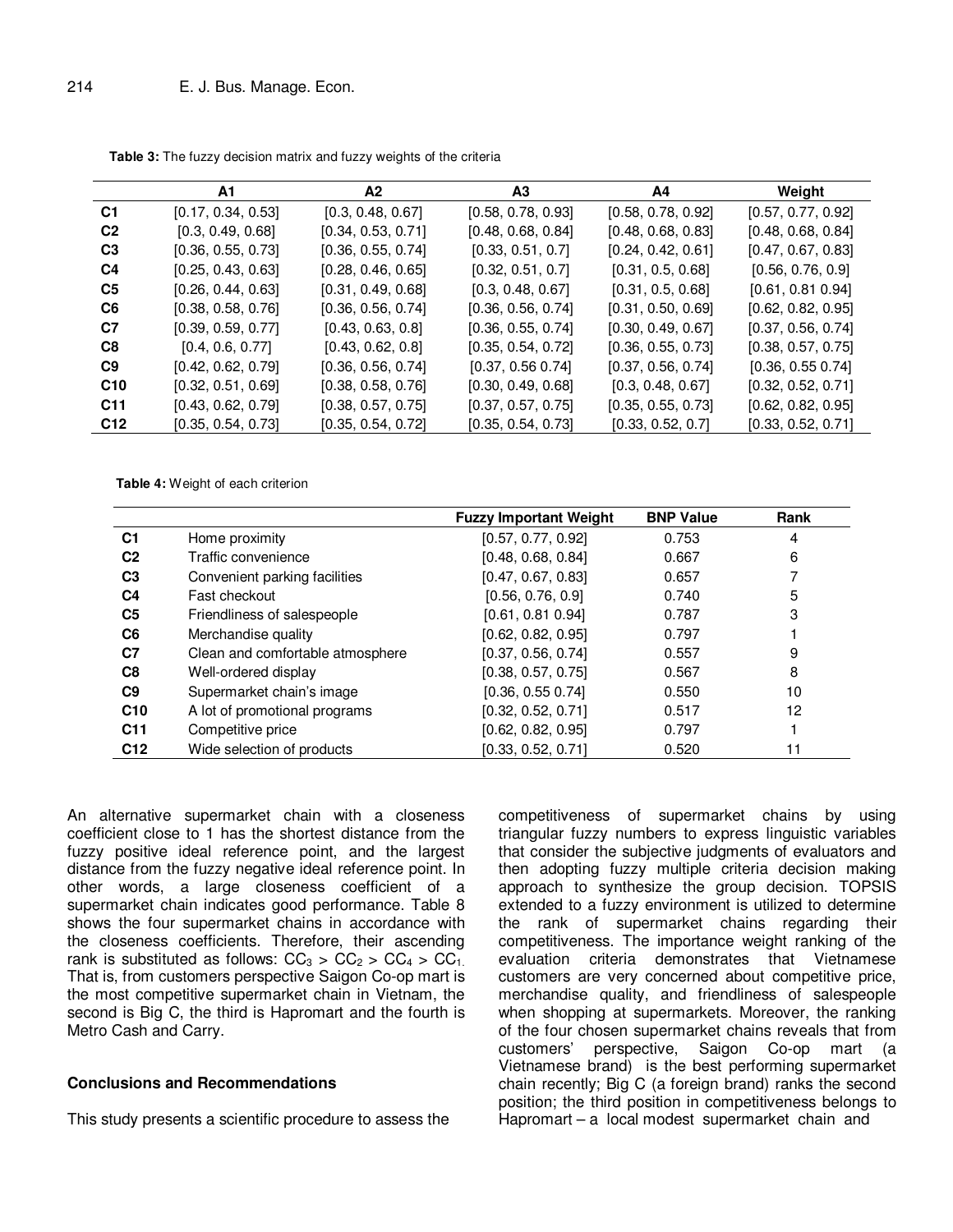|                 | A1                 | A2                 | А3                 | A4                 |
|-----------------|--------------------|--------------------|--------------------|--------------------|
| C <sub>1</sub>  | [0.18, 0.36, 0.57] | [0.32, 0.52, 0.72] | [0.63, 0.85, 1]    | [0.62, 0.84, 0.99] |
| C <sub>2</sub>  | [0.36, 0.58, 0.81] | [0.41, 0.63, 0.85] | [0.57, 0.81, 1]    | [0.57, 0.81, 0.99] |
| C <sub>3</sub>  | [0.49, 0.75, 1]    | [0.49, 0.751]      | [0.44, 0.7, 0.95]  | [0.32, 0.57, 0.83] |
| C <sub>4</sub>  | [0.36, 0.62, 0.89] | [0.4, 0.66, 0.94]  | [0.46, 0.74, 1]    | [0.44, 0.71, 0.98] |
| C <sub>5</sub>  | [0.38, 0.65, 0.93] | [0.45, 0.72, 0.99] | [0.43, 0.7, 0.97]  | [0.45, 0.73, 1]    |
| C <sub>6</sub>  | [0.50, 0.77, 1]    | [0.48, 0.74, 0.97] | [0.48, 0.73, 0.97] | [0.41, 0.66, 0.9]  |
| C7              | [0.49, 0.74, 0.96] | [0.54, 0.79, 1]    | [0.45, 0.7, 0.92]  | [0.38, 0.61, 0.85] |
| C <sub>8</sub>  | [0.51, 0.75, 0.98] | [0.54, 0.78, 1]    | [0.44, 0.68, 0.91] | [0.45, 0.69, 0.92] |
| C9              | [0.53, 0.78, 1]    | [0.46, 0.71, 0.94] | [0.47, 0.71, 0.94] | [0.46, 0.71, 0.94] |
| C <sub>10</sub> | [0.42, 0.67, 0.92] | [0.51, 0.76, 1]    | [0.4, 0.65, 0.89]  | [0.39, 0.64, 0.89] |
| C <sub>11</sub> | [0.54, 0.79, 1]    | [0.47, 0.72, 0.95] | [0.47, 0.71, 0.94] | [0.44, 0.69, 0.92] |
| C <sub>12</sub> | [0.49, 0.751]      | [0.48, 0.75, 1]    | [0.48, 0.75, 1]    | [0.45, 0.71, 0.97] |
|                 |                    |                    |                    |                    |

**Table 5:** The fuzzy normalized decision matrix

**Table 6:** The fuzzy weighted normalized decision matrix

|                 | А1                 | A2                 | А3                 | A4                 |
|-----------------|--------------------|--------------------|--------------------|--------------------|
| C <sub>1</sub>  | [0.1, 0.28, 0.53]  | [0.18, 0.4, 0.66]  | [0.36, 0.66, 0.92] | [0.36, 0.65, 0.91] |
| C <sub>2</sub>  | [0.17, 0.4, 0.68]  | [0.2, 0.43, 0.72]  | [0.28, 0.55, 0.84] | [0.27, 0.55, 0.83] |
| C <sub>3</sub>  | [0.23, 0.5, 0.83]  | [0.23, 0.5, 0.83]  | [0.2, 0.47, 0.79]  | [0.15, 0.38, 0.69] |
| C <sub>4</sub>  | [0.21, 0.47, 0.81] | [0.23, 0.51, 0.85] | [0.26, 0.56, 0.91] | [0.25, 0.54, 0.89] |
| C <sub>5</sub>  | [0.23, 0.52, 0.87] | [0.27, 0.58, 0.94] | [0.26, 0.57, 0.92] | [0.27, 0.59, 0.94] |
| C <sub>6</sub>  | [0.32, 0.63, 0.95] | [0.3, 0.61, 0.93]  | [0.3, 0.6, 0.92]   | [0.26, 0.54, 0.86] |
| C <sub>7</sub>  | [0.18, 0.41, 0.71] | [0.2, 0.44, 0.74]  | [0.17, 0.39, 0.68] | [0.14, 0.34, 0.6]  |
| C <sub>8</sub>  | [0.19, 0.43, 0.74] | [0.2, 0.45, 0.75]  | [0.17, 0.39, 0.69] | [0.17, 0.4, 0.69]  |
| C <sub>9</sub>  | [0.19, 0.43, 0.74] | [0.17, 0.39, 0.69] | [0.17, 0.39, 0.69] | [0.17, 0.39, 0.69] |
| C <sub>10</sub> | [0.14, 0.35, 0.65] | [0.16, 0.4, 0.71]  | [0.13, 0.33, 0.63] | [0.13, 0.33, 0.63] |
| C <sub>11</sub> | [0.33, 0.65, 0.95] | [0.29, 0.59, 0.9]  | [0.29, 0.58, 0.9]  | [0.28, 0.57, 0.88] |
| C <sub>12</sub> | [0.16, 0.39, 0.71] | [0.16, 0.39, 0.71] | [0.16, 0.39, 0.71] | [0.15, 0.37, 0.69] |

**Table 7:** The Distance measurement

|                | $d^+$  | $d$ .  |  |
|----------------|--------|--------|--|
| A1             | 6.9170 | 6.3269 |  |
| A2             | 6.7396 | 6.5297 |  |
| A <sub>3</sub> | 6.5879 | 6.6970 |  |
| A4             | 6.7746 | 6.4718 |  |

Metro Cash and Cary –a giant foreigner- ranks the lowest position.

This outcome partly corresponds to other experts' rankings of Vietnam retailing recently. For example, the latest list of 500 leading retailers in the Asia-Pacific region in 2009 announced by Singaporean magazine Retail Asia includes ten Vietnamese enterprises, in which

**Table 8:** Closeness coefficients

| CC.    | င္ပင္ပ | rr.     | CC <sub>4</sub> |
|--------|--------|---------|-----------------|
| በ 4777 | 1021   | 14<br>ы | 886             |

Saigon Co-op mart and Big C rank No.3 and No.5 respectively. The Ministry of Finance, Vietnam in 2009 also showed that among current players, Saigon Coopmart has maintained its position as a market leader in market share, and Big C is No.2. The results found from TOPSIS also show that, even smaller in size, Vietnamese supermarket chains are still slightly higher in competitiveness in comparison to foreign chains. This outcome can be explained by the meeting of local chains to recent habit and taste of Vietnamese customers. Because of the traffic jam and habit of regular shopping